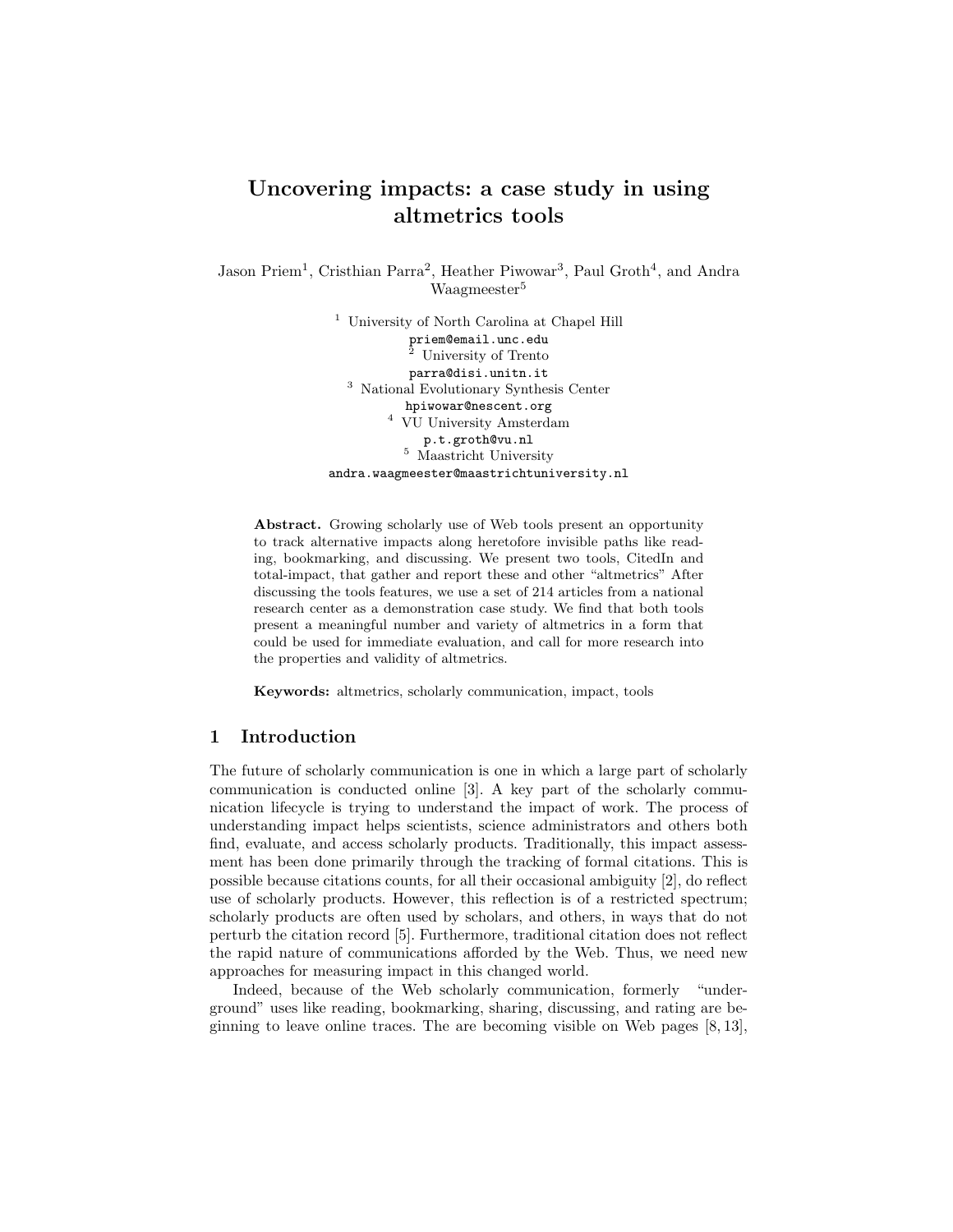on blogs [6], in downloads [1, 4], on social media like Twitter [9], and in social reference managers like CiteULike, Mendeley, and Zotero [7]. These alternatives to traditional citation analysis have been labeled altmetrics [11]. Altmetrics offer potential for gathering information on more diverse types of impact, from more diverse scholarly products, including blog posts, slides, datasets, or even tweets. They also have the important benefit of speed; altmetrics typically accumulate in days or weeks rather than the years citations require. This is particular useful in as the research process increases pace where users of scientific content need to understand the impact of it rapidly. To begin to make practical use of altmetrics for measuring impact requires both a greater understanding of the properties and validity of these new metrics, and practical tools for obtaining them [10]. Others have begun the former [12]; here we will pursue the latter, presenting two new tools for gathering and presenting altmetrics.

#### 2 Tools for Altmetrics: CitedIn and total-impact

CitedIn (http://citedin.org) and total-impact (http://total-impact.org) are opensource tools that receive as input a list of identifiers for scholarly products, and output a set of altmetrics for each product. CitedIn accepts only articles with PubMed IDs (PMIDs); total-impact accepts articles identified by PMID or DOI, but also datasets and slides using a variety of identifiers including URL, handle, and accession numbers. Both tools allow users to input identifiers manually; CitedIn also offers a REST API, and total-impact lets users automatically populate the products list using items stored in Mendeley or Slideshare libraries. Once users have uploaded products, CitedIn and total-impact both use calls to open Web APIs to gather data about them; CitedIn also caches available databases. As of September 25, 2011, the data sources used by each are listed in Table 1.

In addition to gathering altmetrics from these sources, both tools also include some additional features. CitedIn lets users input and output data over a REST API, and also reports a "CI-number" that summarizes all almetrics activity in a single value. Total-impact offers persistent URLs for impact report pages; the impact metrics can be refreshed over time. Both tools let users download results as structured text files for further analysis. Output pages for the tools are shown in Figures 1 and 2.

## 3 Case study: altmetrics for a national research center

We used a set of 214 articles from the National Evolutionary Synthesis Center (NESCent) as a realistic test for the two tools. NESCent was interested in tracking the impact of work they funded in a faster and more comprehensive way than citation analysis allowed  $-$  a typical use case for altmetrics. We entered the articles into CitedIn on August 14 2011, and into total-impact September 23 2011, then collected and analyzed the results.

All 214 articles had DOIs, and so were able to be processed by total-impact. Only 174 articles had the PMIDs required by CitedIn, so the CitedIn sample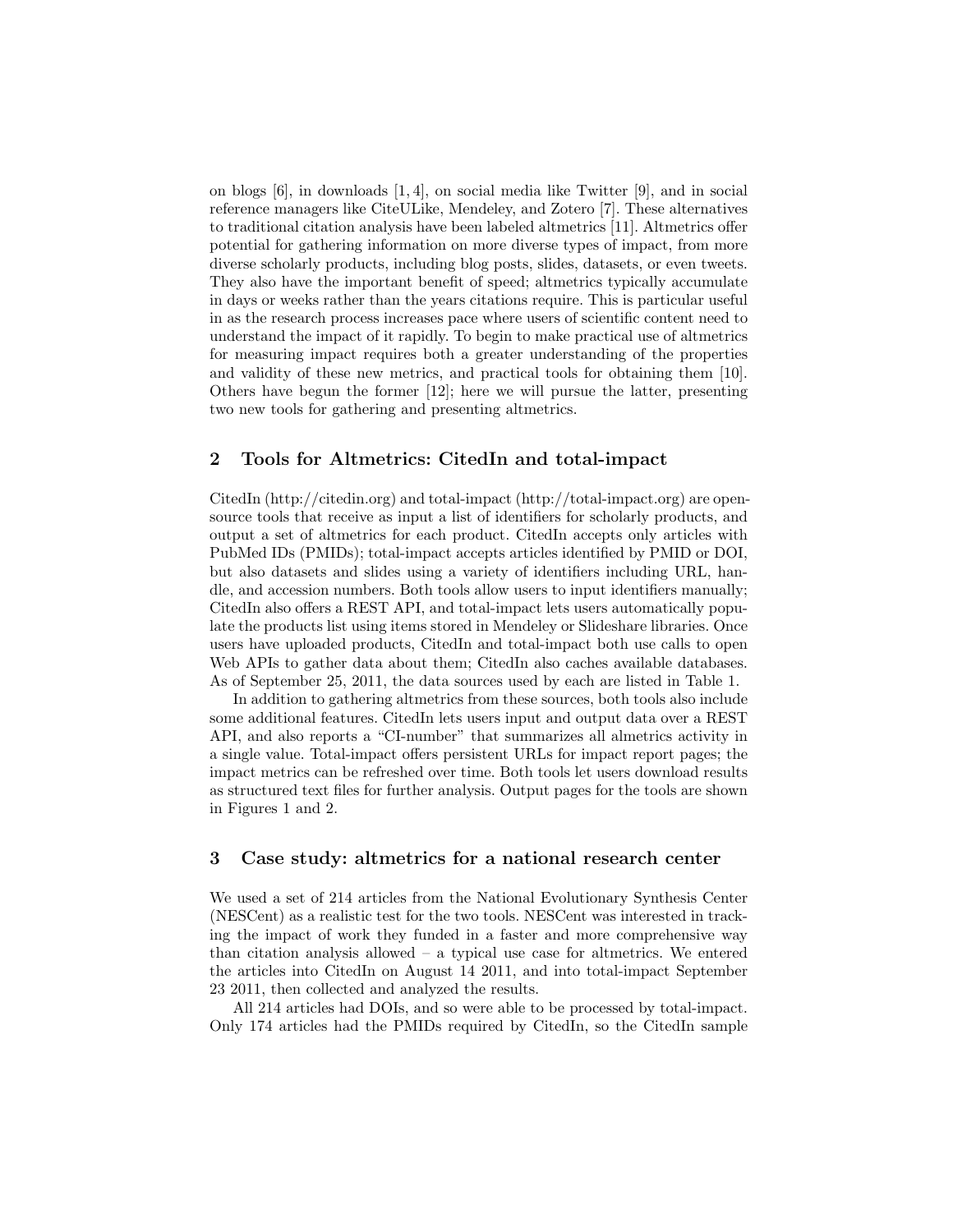|                                                                                          | CitedIn                                                                                                                                                                                                                                                                                                                                                                     | total-impact                                                                                                                                                                             |
|------------------------------------------------------------------------------------------|-----------------------------------------------------------------------------------------------------------------------------------------------------------------------------------------------------------------------------------------------------------------------------------------------------------------------------------------------------------------------------|------------------------------------------------------------------------------------------------------------------------------------------------------------------------------------------|
| Data repositories, including<br>locating datasets associated<br>with a given publication | ABS.<br>Ares.<br>Alzgene,<br>Biogrid, BredeWiki, Ct-<br>database, cancerCell, Chd-<br>Wiki, Cosmic, Ctd, Cutdb,<br>Dejavu, HIFTFBS, HNF4,<br>HaemB, Jaspar, Kegg, Mgi,<br>Mint, Mpidb, Nfi Regulome<br>Resource, Oreganno, MID-<br>NCI, BIDReactome, BDB,<br>PleiadesGenes, Gregrans-<br>Balmer<br>Retinoic.<br>base.<br>Uniprot,<br>Wikipathways,<br>Wormbase, YTPdb, Zfin | Dryad (downloads of most<br>popular file, package views,<br>total downloads and file<br>views)                                                                                           |
| Social bookmarking<br>and<br>reference<br>management<br>tools                            | CiteULike,<br>Connotea,<br>Mendeley                                                                                                                                                                                                                                                                                                                                         | Delicious,<br>CiteULike,<br>Mendeley (groups, readers)                                                                                                                                   |
| Blogs and social media                                                                   | Google Blogs, Nature Blogs                                                                                                                                                                                                                                                                                                                                                  | Facebook<br>(clicks,<br>com-<br>ments, likes, shares)                                                                                                                                    |
| Traditional citation                                                                     | Google Books mentions                                                                                                                                                                                                                                                                                                                                                       | Citation in PubMed Cen-<br>tral                                                                                                                                                          |
| Other                                                                                    | PubMed subsets, Citations<br>from Wikipedia (pmid)                                                                                                                                                                                                                                                                                                                          | Citations from Wikipedia                                                                                                                                                                 |
| PLoS ALM                                                                                 | N/A                                                                                                                                                                                                                                                                                                                                                                         | Connotea, citations (Cross-<br>Ref. PubMed Central, Sco-<br>pus), blog mentions (Nature<br>Blogs,<br>ResearchBlogging,<br>Postgenomic),<br>Bloglines,<br>downloads, PubMed activ-<br>ity |

Table 1. Data sources for CitedIn and total-impact as of September 2011



| Created 10 Aug. 2011 with 7 research artifacts.                                                                                                                                                                                                                      |
|----------------------------------------------------------------------------------------------------------------------------------------------------------------------------------------------------------------------------------------------------------------------|
| Last updated at 25 Sep. 2011.                                                                                                                                                                                                                                        |
| 1. Update now (may take a few minutes)<br>2. Start over with this seed.<br>3. Start over fresh<br>4. View as plain text list<br><b>5. FAQ</b>                                                                                                                        |
| Stable ust; http://ptal-impact.cep/report.php?id=hill-fel-                                                                                                                                                                                                           |
| article                                                                                                                                                                                                                                                              |
| - 10.1371/journal.pblo.0050082                                                                                                                                                                                                                                       |
| E Eisen (2007) Environmental Shotgun Sequencing; Its Potential and Challenges for Studying<br>the Hidden World of Microbes Plot Riof.                                                                                                                                |
| Ellisen (2007) Environmental Shotgun Sequencing: Its Potential and Challenges for Studying<br>the Hidden World of Microbes PLoS Blokesy.<br>number groups: 5: number readers: 16:                                                                                    |
| PMC_abstract: 2: PMC_figure: 6: Blod: 1: PMC_unique-lp: 672; PMC_pdf: 424;<br>PLoS xml views: 105: Scopus: 21: CiteULike: 28: PLoS pdf views: 3454: CrossRef: 21:<br>PLoS html views: 9551; Connotes: 2; Postpenomic: 5; PubMed Central: 25;<br>PMC full-text: 1300; |
| <b>Bookmarks: 28:</b>                                                                                                                                                                                                                                                |
| Warticle mentions: 1:                                                                                                                                                                                                                                                |
| 5 Elisen JA (2007) Environmental shotpun sequencing: its potential and challenges for<br>studying the hidden world of microbes. PLoS Biol.<br>citations in one: 25:                                                                                                  |
| - 10.1371/journal.pblo.0060048                                                                                                                                                                                                                                       |
| CEisen (2008) PLoS Biology 2.0 Plos Blot.                                                                                                                                                                                                                            |
| Elsen (2006) PLoS Biology 2.0 PLoS Biology.<br>number groups: 4: number readers: 13:                                                                                                                                                                                 |
|                                                                                                                                                                                                                                                                      |

Fig. 1. CitedIn results page (Sept 2011) Fig. 2. total-impact results (Sept 2011)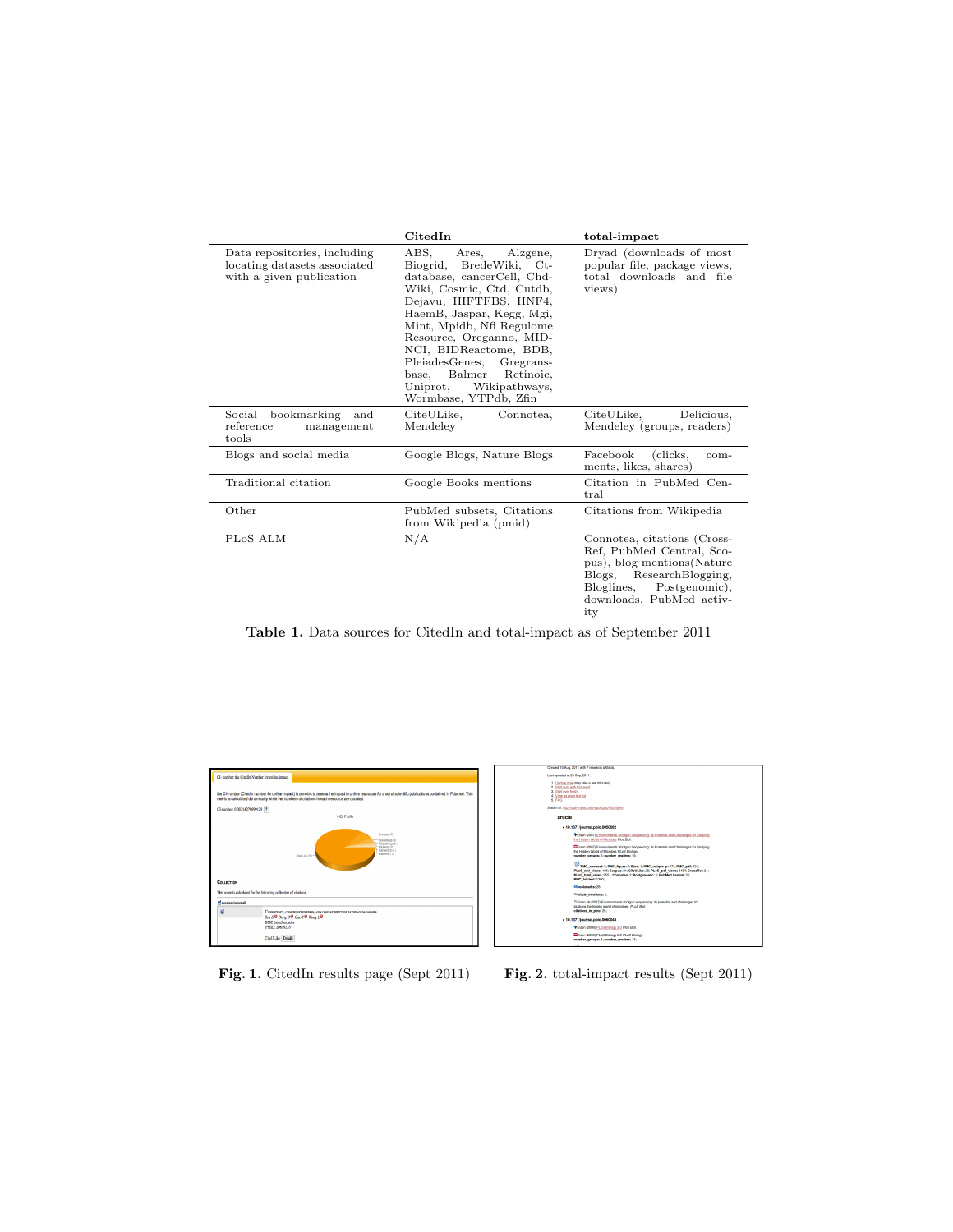is smaller. Both tools showed that altmetric activity as measured by number of "altmetric events" (bookmarks, downloads, etc.) is relatively widespread across articles: CitedIn found at least one event on 95% of its articles, and total-impact on 85%. There were a mean of 28 and median of 16 events per CitedIn article, with a maximum of 678. Total-impact had a per-article mean of 92 events and a median of 19; the higher mean is due to Dryad dataset downloads, which accumulate more easily than other metrics, reaching a maximum of 2769 on one article. We visualized the activity across articles using heatmaps, shown in Figures 3 and 4 to create a sort of "impact genome." Only altmetrics with nonzero counts are shown, and counts of each altmetric are normalized by that metric's maximum. Articles are arranged so that those with higher mean event counts across all metrics are further left.



Fig. 3. Active CitedIn event types and normalized event counts per article.



Fig. 4. Active total-impact event types and normalized event counts per article.

## 4 Conclusion

Altmetrics have potential to improve the speed and breadth of scientific evaluation. CitedIn and total-impact are two tools in early development that aim to gather altmetrics. A test of these tools using a real-life dataset shows that they work, and that there is a meaningful amount of altmetrics data available for use. These tools continue to improve: check out the current versions for up to date capabilities.

The properties and validity of these data, however, are still unclear, and call for additional research. What is the scholarly value of, for instance, a Mendeley